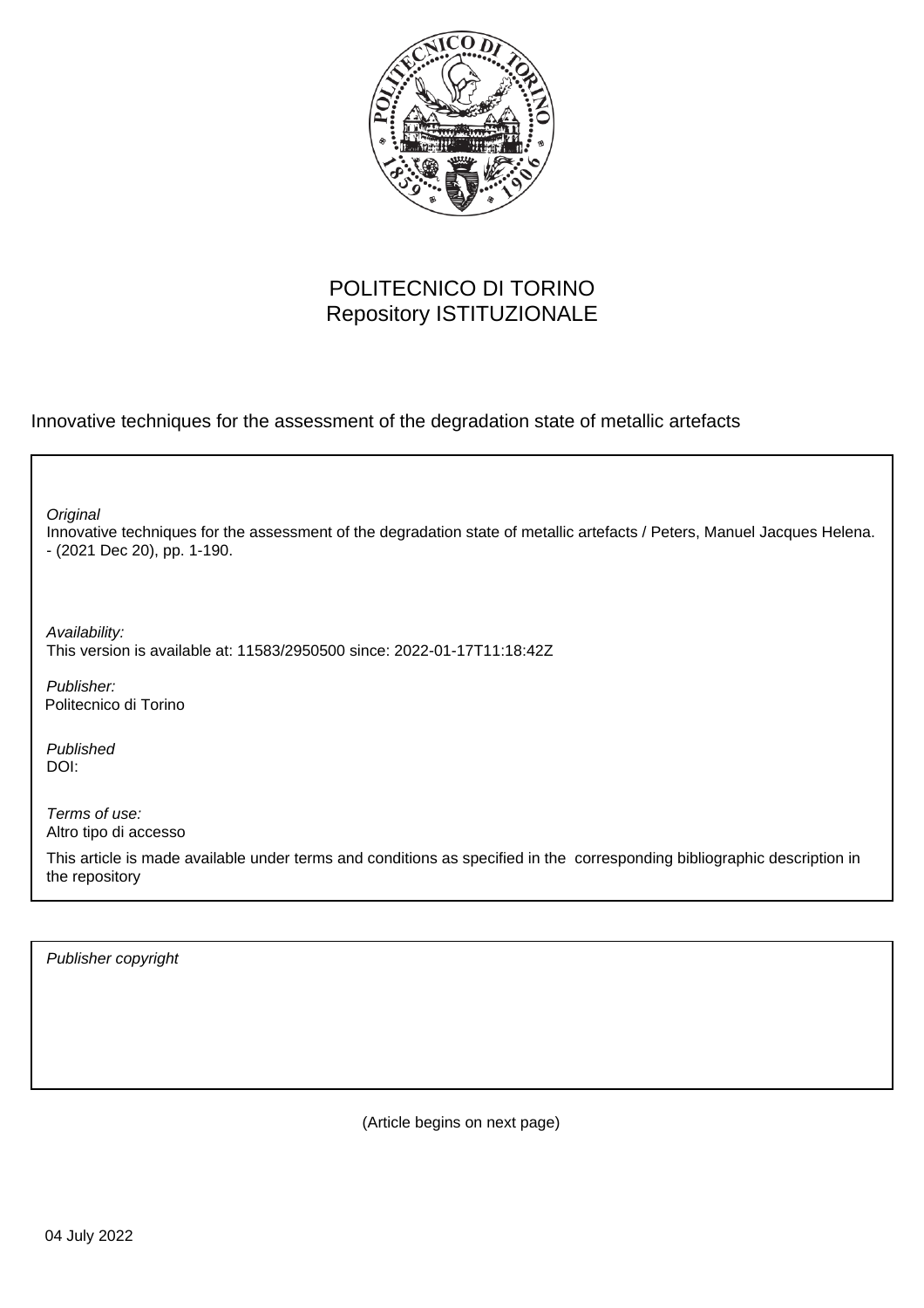

#### Doctoral Dissertation Doctoral Program in Materials Science and Technology (34<sup>th</sup> cycle) Politecnico di Torino

Doctoral Program in Archaeology (8<sup>th</sup> cycle) Universidade de Évora

# **Innovative techniques for the assessment of the degradation state of metallic artefacts**

**Manuel J.H. Peters** \* \* \* \* \*

### **Supervisors**

Prof. Emma Angelini, Supervisor, Politecnico di Torino Prof. Sabrina Grassini, Co-supervisor, Politecnico di Torino Prof. José Mirão, Supervisor, Universidade de Évora Prof. Carlo Bottaini, Co-supervisor, Universidade de Évora

#### **Doctoral Examination Committee:**

Prof. Panayota Vassiliou, Referee, National Technical University of Athens, Greece Prof. Tilde de Caro, Referee, Istituto per lo Studio dei Materiali Nanostrutturati, CNR, Roma, Italy Prof. Claudio Badini, Politecnico di Torino, Torino, Italy Prof. Giulio Malucelli, Politecnico di Torino, Torino, Italy Prof. Alessandro Re, Università degli Studi di Torino, Torino, Italy

> Politecnico di Torino October 31, 2021